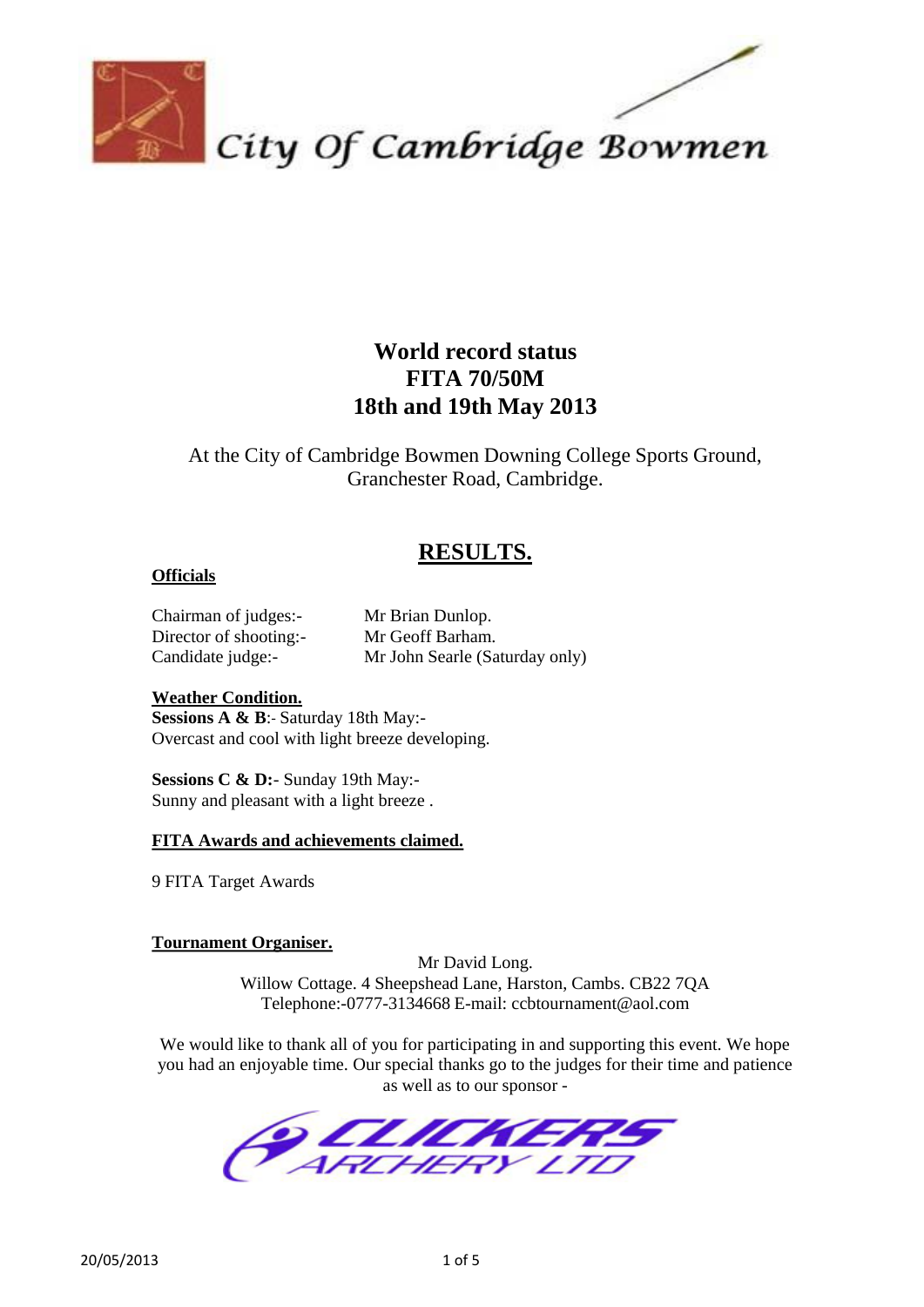

### **LADIES COMPOUND**

|     | <b>Bowmen of Bristall</b> |
|-----|---------------------------|
|     | <b>Bowmen of Bristall</b> |
|     | Mayflower                 |
| er) | Clophill A.C.             |
|     | Mayflower                 |
| ١   | <b>HCA</b>                |
|     | <b>WOAC</b>               |
|     | <b>WOAC</b>               |
|     | <b>WOAC</b>               |
|     | C.A.D.A.C.                |
|     | <b>WOAC</b>               |
| ١   | <b>HCA</b>                |
|     | C.A.D.A.C.                |
| ١   | <b>HCA</b>                |
| er) | Clophill A.C.             |
|     | <b>WOAC</b>               |
|     | Sliver Spoon Bowmen       |
|     | Mayflower                 |
|     | Sliver Spoon Bowmen       |
|     | Mayflower                 |
|     | Sliver Spoon Bowmen       |
|     |                           |

| <b>LADIES COMPOUND</b> |               |                | Club                      | $10+X's$       | 10's            | Score        | Session        |
|------------------------|---------------|----------------|---------------------------|----------------|-----------------|--------------|----------------|
| Rickie                 | Bingham       | Senior         | <b>Bowmen of Bristall</b> | 39             | 12              | 678          | D              |
| Rickie                 | Bingham       | Senior         | <b>Bowmen of Bristall</b> | 24             | 9               | 653          | $\mathbf C$    |
| Helen                  | Harris        | Senior         | Mayflower                 | 20             | 8               | 641          | $\mathbf{A}$   |
| Lesley                 | <b>Brown</b>  | Senior(Master) | Clophill A.C.             | 25             | 9               | 639          | $\overline{B}$ |
| Helen                  | Harris        | Senior         | Mayflower                 | 23             | 6               | 634          | $\mathbf C$    |
| Rebeccca               | Blewett       | Junior(FITA)   | HCA                       | 19             | 6               | 632          | $\mathbf C$    |
| Helen                  | Neumann       | Senior         | <b>WOAC</b>               | 21             | 8               | 630          | $\mathbf{A}$   |
| Helen                  | Neumann       | Senior         | <b>WOAC</b>               | 20             | 6               | 618          | $\overline{B}$ |
| Helen                  | Neumann       | Senior         | <b>WOAC</b>               | 11             | $\overline{4}$  | 604          | $\mathbf C$    |
| Anna                   | King          | Senior         | C.A.D.A.C.                | 12             | $\overline{2}$  | 601          | D              |
| Helen                  | Neumann       | Senior         | <b>WOAC</b>               | 10             | $\overline{4}$  | 600          | D              |
| Rebeccca               | Blewett       | Junior(FITA)   | <b>HCA</b>                | 12             | 5               | 594          | D              |
| Anna                   | King          | Senior         | C.A.D.A.C.                | 14             | 5 <sup>5</sup>  | 581          | $\mathbf C$    |
| Rebeccca               | Blewett       | Junior(FITA)   | <b>HCA</b>                | 11             | 5               | 561          | $\mathbf{A}$   |
| Suzi                   | <b>Bredin</b> | Senior(Master) | Clophill A.C.             | 10             | $7\phantom{.0}$ | 550          | $\overline{B}$ |
| Jude                   | Hall          | Senior         | <b>WOAC</b>               | 4              | $\overline{2}$  | 257          | $\mathbf{A}$   |
| Abbie                  | Spinks        | Junior         | Sliver Spoon Bowmen       | D              | N               | <sub>S</sub> | $\bf{A}$       |
| Helen                  | Harris        | Senior         | Mayflower                 | D              | N               | S            | $\overline{B}$ |
| Abbie                  | <b>Spinks</b> | Junior         | Sliver Spoon Bowmen       | $\overline{D}$ | N               | S            | $\overline{B}$ |
| Helen                  | Harris        | Senior         | Mayflower                 | D              | $\mathbf N$     | <sub>S</sub> | D              |
| Stepharie              | Mountney      | Senior         | Sliver Spoon Bowmen       | $\mathbf D$    | $\mathbf N$     | S            | $\mathbf D$    |

|  | <b>LADIES RECURVE</b> |
|--|-----------------------|
|--|-----------------------|

| Deb     | Charles     |
|---------|-------------|
| Deb     | Charles     |
| Margaux | Mesle       |
| Deb     | Charles     |
| Zhi     | Yao         |
| Maryia  | Karpiyevich |
| Deb     | Charles     |
| Maryia  | Karpiyevich |
| Margaux | Mesle       |
| Julie   | Chenery     |
| Julie   | Chenery     |
| Julie   | Chenery     |
| Lisa    | Spinks      |
| Lisa    | Spinks      |
| Julie   | Chenery     |
|         |             |

### **GENTS COMPOUND**

| <b>Neil</b> | <b>Bridgewater</b> | Senior | Hinxworth      | 48 | 18        | 695 | D |
|-------------|--------------------|--------|----------------|----|-----------|-----|---|
| Mark        | Rudd               | Senior | Devizes Bowmen | 45 | <u>22</u> | 693 | B |
| Mark        | Rudd               | Senior | Devizes Bowmen | 46 | 15        | 692 | D |
| <b>Neil</b> | <b>Bridgewater</b> | Senior | Hinxworth      | 42 | 14        | 689 |   |
| <b>Neil</b> | <b>Bridgewater</b> | Senior | Hinxworth      | 43 | 18        | 688 |   |
| Mark        | Rudd               | Senior | Devizes Bowmen | 43 | 14        | 687 |   |
| Phil        | Glover             | Senior | Mayflower      | 42 |           | 686 |   |

| Aquarius AC         |  |
|---------------------|--|
| Aquarius AC         |  |
| E.U.A.C.            |  |
| Aquarius AC         |  |
| Aquarius AC         |  |
| C.U.B.              |  |
| Aquarius AC         |  |
| C.U.B.              |  |
| E.U.A.C.            |  |
| Bowmen of Burleigh  |  |
| Bowmen of Burleigh  |  |
| Bowmen ofBurleigh   |  |
| Sliver Spoon Bowmen |  |
| Sliver Spoon Bowmen |  |
| Bowmen ofBurleigh   |  |
|                     |  |

Or Devizes Bowmen Or Devizes Bowmen

| <b>LADIES RECURVE</b><br>Club |               | $10+X's$ | 10's                | Score        | Session        |     |                |
|-------------------------------|---------------|----------|---------------------|--------------|----------------|-----|----------------|
| Deb                           | Charles       | Senior   | Aquarius AC         | 6            | $\overline{0}$ | 589 | B              |
| Deb                           | Charles       | Senior   | Aquarius AC         | 8            | 5              | 571 | D              |
| Margaux                       | Mesle         | Senior   | E.U.A.C.            | 12           | $\mathfrak{S}$ | 567 | $\mathbf{D}$   |
| Deb                           | Charles       | Senior   | Aquarius AC         | 5            |                | 566 | $\mathbf{A}$   |
| Zhi                           | Yao           | Senior   | Aquarius AC         | 14           | $\overline{3}$ | 547 | $\overline{B}$ |
| Maryia                        | Karpiyevich   | Senior   | C.U.B.              | 5            | $\overline{2}$ | 543 | D              |
| Deb                           | Charles       | Senior   | Aquarius AC         | 6            |                | 539 | C              |
| Maryia                        | Karpiyevich   | Senior   | C.U.B.              | 4            | 1              | 524 | C              |
| Margaux                       | Mesle         | Senior   | E.U.A.C.            | 8            | 1              | 522 | $\mathbf C$    |
| Julie                         | Chenery       | Senior   | Bowmen of Burleigh  | 2            |                | 442 | A              |
| Julie                         | Chenery       | Senior   | Bowmen ofBurleigh   | 4            | $\overline{0}$ | 423 | $\mathbf C$    |
| Julie                         | Chenery       | Senior   | Bowmen of Burleigh  | $\mathbf{1}$ | $\theta$       | 421 | $\overline{B}$ |
| Lisa                          | <b>Spinks</b> | Senior   | Sliver Spoon Bowmen | D            | N              | S   | $\mathbf{A}$   |
| Lisa                          | Spinks        | Senior   | Sliver Spoon Bowmen | D            | $\mathbf N$    | S   | B              |
| Julie                         | Chenery       | Senior   | Bowmen of Burleigh  | D            | N              | S   | D              |

| Club  | $10+X's$ | 10's | Score | Session |
|-------|----------|------|-------|---------|
| ı     | 48       | 18   | 695   |         |
| owmen | 45       | 22   | 693   | B       |
| owmen | 46       | 15   | 692   | D       |
| ı     | 42       | 14   | 689   | A       |
| ı     | 43       | 18   | 688   | B       |
| owmen | 43       | 14   | 687   | A       |
| r     | 42       |      | 686   | C       |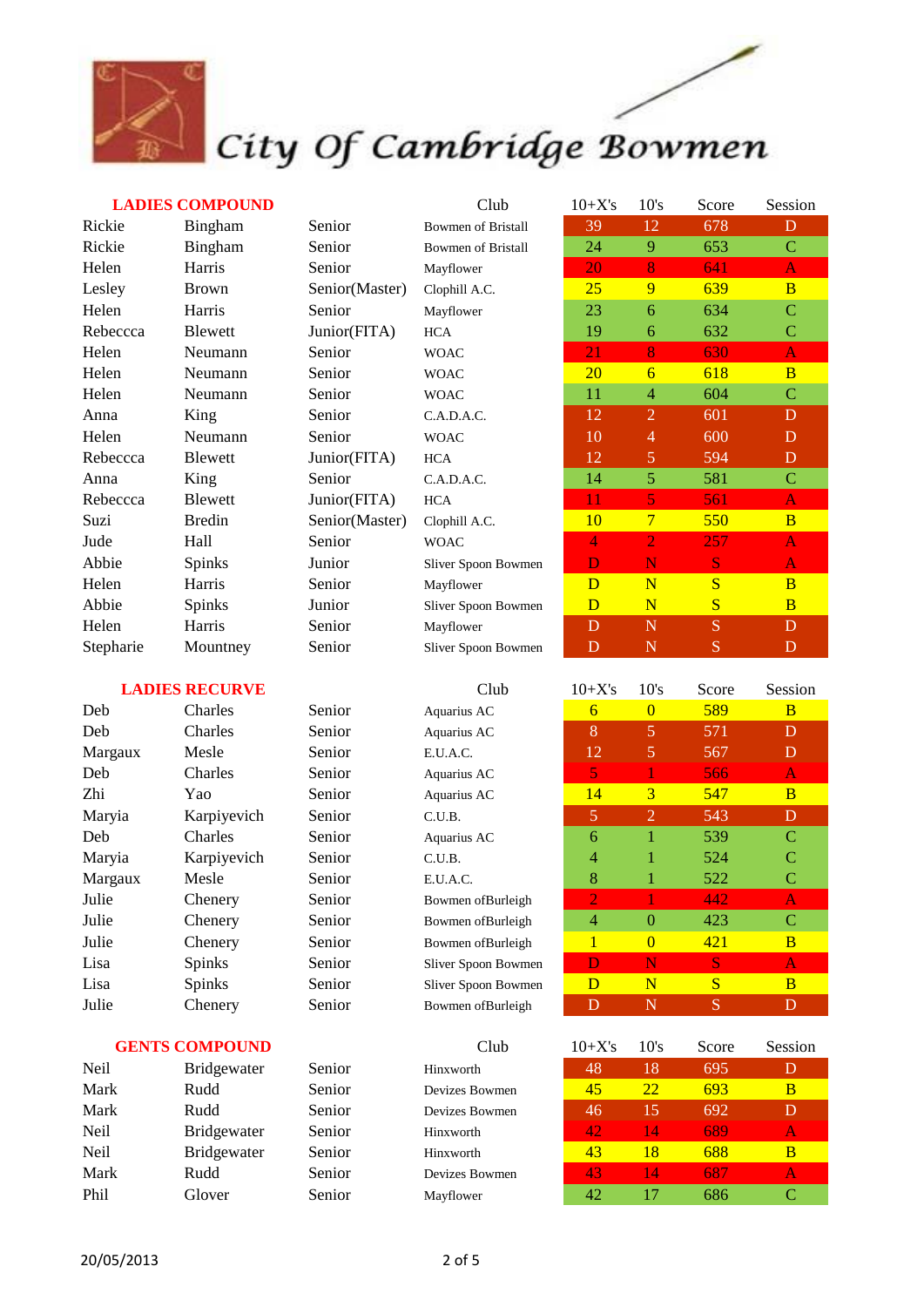

## City Of Cambridge Bowmen

### **GENTS COMPOUND**

|    | Mayflower                 |
|----|---------------------------|
|    | <b>Bowmen of Bristall</b> |
|    | <b>Bowmen of Bristall</b> |
|    | <b>Euston Park Bowmen</b> |
|    | Mayflower                 |
| .) | <b>Jolly Archers</b>      |
|    | Hinxworth                 |
|    | Devizes Bowmen            |
|    | Hinxworth                 |
|    | Mayflower                 |
|    | Mayflower                 |
|    | <b>Burleigh Archers</b>   |
|    | Mayflower                 |
|    | Hinxworth                 |
|    | <b>Euston Park Bowmen</b> |
|    | <b>Burleigh Archers</b>   |
|    | Mayflower                 |
| .) | <b>Jolly Archers</b>      |
|    | <b>Burleigh Archers</b>   |
| )  | Clophill A.C.             |
|    | Mayflower                 |
|    | Hinxworth                 |
| .) | <b>Jolly Archers</b>      |
|    | GNAS                      |
|    | C.A.D.A.C.                |
|    | Mayflower                 |
|    | Fox Archers               |
|    | Hinxworth                 |
|    | <b>Burleigh Archers</b>   |
|    | Fox Archers               |
| .) | <b>Jolly Archers</b>      |
| :) | <b>Jolly Archers</b>      |
|    | C.A.D.A.C.                |
|    | <b>Euston Park Bowmen</b> |
|    | <b>HCA</b>                |
|    | <b>HCA</b>                |
|    | Green Dragon Bowmen       |
|    | Euston Park Bowmen        |
|    | Green Dragon Bowmen       |
|    | Green Dragon Bowmen       |
|    | Clophill A.C.             |
|    | Green Dragon Bowmen       |
|    | Stafford                  |
|    | Stafford                  |
|    | Fakenham Bowmen           |
|    | <b>WOAC</b>               |
|    | Stafford                  |

|          | <b>GENTS COMPOUND</b> |                               | Club                      | $10+X's$        | 10's            | Score | Session        |
|----------|-----------------------|-------------------------------|---------------------------|-----------------|-----------------|-------|----------------|
| Phil     | Glover                | Senior                        | Mayflower                 | 39              | 14              | 682   | D              |
| James    | Bingham               | Senior                        | <b>Bowmen of Bristall</b> | 39              | 11              | 679   | $\overline{C}$ |
| James    | Bingham               | Senior                        | <b>Bowmen of Bristall</b> | 38              | 15              | 678   | $\mathbf{D}$   |
| Jonas    | Serna                 | Senior                        | Euston Park Bowmen        | 37              | 19              | 677   | D              |
| Alex     | Purser                | Senior                        | Mayflower                 | 36              | 11              | 677   | $\overline{B}$ |
| Paul     | Anthony               | Senior (Master)               | Jolly Archers             | 34              | 16              | 675   | $\mathbf{A}$   |
| David    | Wayman                | Senior                        | Hinxworth                 | 39              | 14              | 675   | $\mathbf C$    |
| Mark     | Rudd                  | Senior                        | Devizes Bowmen            | 34              | 10              | 674   | $\mathbf C$    |
| Neil     | Bridgewater           | Senior                        | Hinxworth                 | 40              | 20              | 673   | $\overline{C}$ |
| Alex     | Purser                | Senior                        | Mayflower                 | 34              | 8               | 671   | $\mathbf{A}$   |
| David    | Fall                  | Junior (FITA)                 | Mayflower                 | 38              | 16              | 670   | $\mathbf{A}$   |
| Thomas   | Hutchins              | Senior                        | <b>Burleigh Archers</b>   | 34              | 12              | 669   | $\mathbf D$    |
| David    | Fall                  | Junior (FITA)                 | Mayflower                 | 31              | $\overline{7}$  | 665   | $\overline{B}$ |
| David    | Wayman                | Senior                        | Hinxworth                 | 30              | 8               | 664   | $\mathbf{A}$   |
| Jonas    | Serna                 | Senior                        | <b>Euston Park Bowmen</b> | 26              | 10              | 661   | $\mathbf C$    |
| Thomas   | Hutchins              | Senior                        | <b>Burleigh Archers</b>   | 27              | 9               | 661   | $\mathbf C$    |
| David    | Fall                  | Junior (FITA)                 | Mayflower                 | 25              | 12              | 658   | $\overline{C}$ |
| Paul     | Anthony               | Senior (Master)               | Jolly Archers             | 25              | 8               | 658   | $\overline{B}$ |
| Thomas   | Hutchins              | Senior                        | <b>Burleigh Archers</b>   | $\overline{22}$ | 10              | 657   | $\mathbf{A}$   |
| Terry    | Course                | Senior(Master)                | Clophill A.C.             | 31              | 15              | 656   | $\overline{B}$ |
| Alex     | Purser                | Senior                        | Mayflower                 | 27              | 11              | 656   | $\overline{C}$ |
| David    | Wayman                | Senior                        | Hinxworth                 | 30              | 14              | 654   | $\mathbf D$    |
| Steve    | Haynes                | Senior (Master)               | Jolly Archers             | 22              | $\overline{4}$  | 653   | $\mathbf C$    |
| Philip   | Tucknott              | Junior(FITA)                  | <b>GNAS</b>               | 26              | 10              | 651   | $\mathbf C$    |
| James    | King                  | Senior                        | C.A.D.A.C.                | 27              | 9               | 648   | $\overline{C}$ |
| David    | Fall                  | Junior (FITA)                 | Mayflower                 | 25              | 8               | 645   | $\mathbf D$    |
| Stefan   | Erasmus               | Senior                        | Fox Archers               | 18              | 3               | 642   | $\mathbf{A}$   |
| David    | Wayman                | Senior                        | Hinxworth                 | $\overline{21}$ | 9               | 641   | $\overline{B}$ |
| Thomas   | Hutchins              | Senior                        | <b>Burleigh Archers</b>   | 21              | $\overline{4}$  | 636   | $\overline{B}$ |
| Stefan   | Erasmus               | Senior                        | Fox Archers               | 18              | $\overline{4}$  | 636   | $\overline{B}$ |
| Steve    | Haynes                | Senior (Master) Jolly Archers |                           | 20              | 3               | 636   | $\mathbf D$    |
| Dave     | Sleeman               | Senior (Master)               | Jolly Archers             | 22              | 11              | 626   | $\overline{B}$ |
| James    | King                  | Senior                        | C.A.D.A.C.                | 21              | $\overline{4}$  | 625   | $\mathbf{D}$   |
| Mark     | Webb                  | Senior                        | <b>Euston Park Bowmen</b> | 16              | 7               | 617   | $\mathbf{D}$   |
| Adrian   | <b>Blewett</b>        | Senior                        | <b>HCA</b>                | 17              | $\overline{7}$  | 613   | $\mathbf C$    |
| Adrian   | <b>Blewett</b>        | Senior                        | <b>HCA</b>                | 12              | $\overline{5}$  | 608   | D              |
| Gary     | Bellamy               | Senior                        | Green Dragon Bowmen       | 12              | 3               | 605   | D              |
| Mark     | Webb                  | Senior                        | <b>Euston Park Bowmen</b> | 14              | 3               | 599   | $\mathbf C$    |
| Gary     | Bellamy               | Senior                        | Green Dragon Bowmen       | 10              | $\overline{2}$  | 591   | $\overline{B}$ |
| Gary     | Bellamy               | Senior                        | Green Dragon Bowmen       | 9               | 3               | 589   | $\mathbf C$    |
| Rebeccca | Blewett               | Senior(Master)                | Clophill A.C.             | 12              | $6\overline{6}$ | 583   | $\overline{B}$ |
| Gary     | Bellamy               | Senior                        | Green Dragon Bowmen       | 10              | 3               | 575   | $\mathbf{A}$   |
| Stuart   | Taylor                | Junior(FITA)                  | Stafford                  | 12              | $\overline{2}$  | 279   | $\mathbf{A}$   |
| Stuart   | Taylor                | Junior(FITA)                  | Stafford                  | D               | N               | S     | $\overline{B}$ |
| Andrew   | Jackson               | Senior                        | Fakenham Bowmen           | D               | $\mathbf N$     | S     | $\mathbf C$    |
| Paul     | Blamire               | Senior                        | <b>WOAC</b>               | $\mathbf D$     | $\mathbf N$     | S     | $\mathbf C$    |
| Stuart   | Taylor                | Junior(FITA)                  | Stafford                  | D               | $\mathbf N$     | S     | $\overline{C}$ |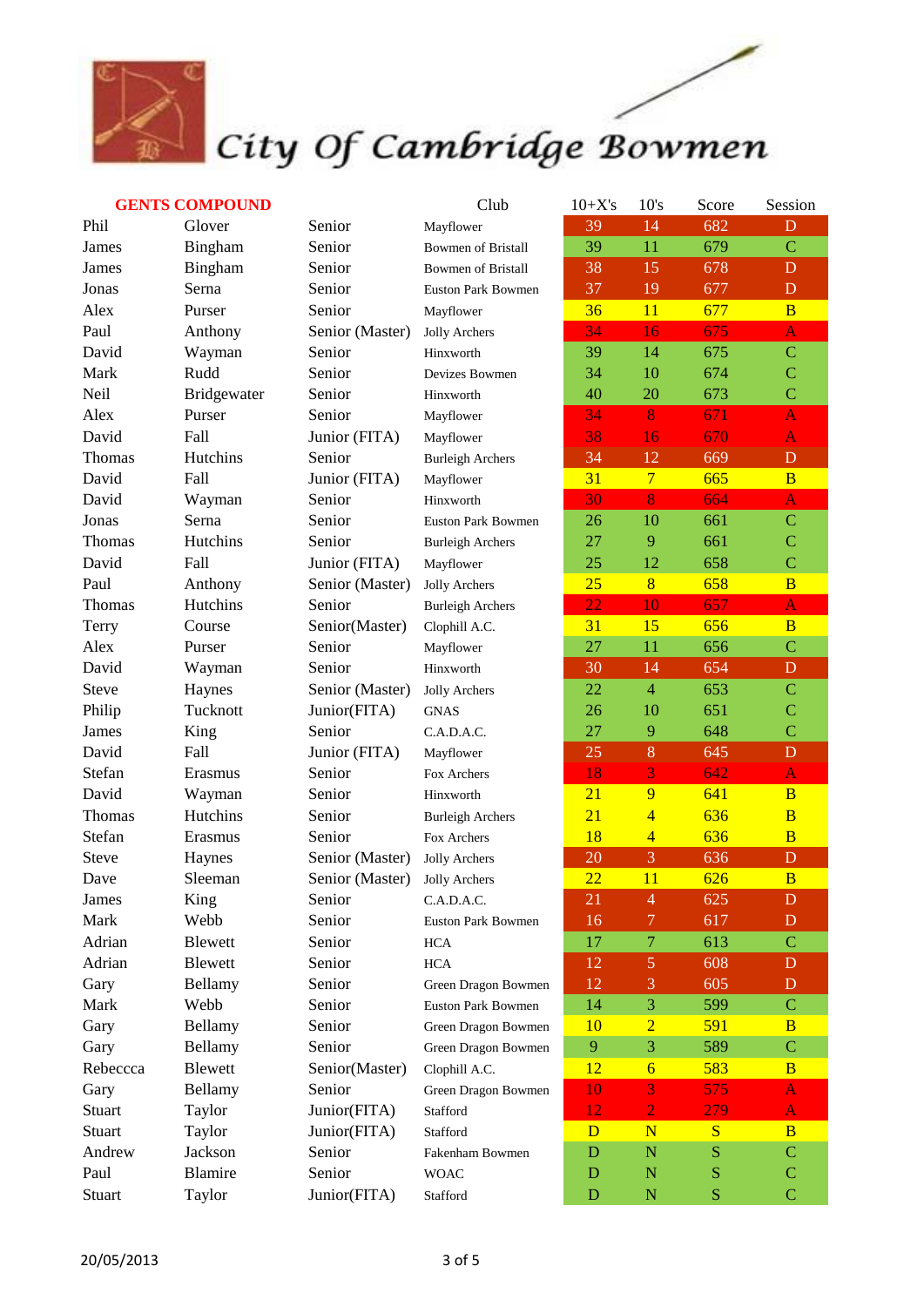

# City Of Cambridge Bowmen

### **GENTS COMPOUND**

| Stuart | Taylor         | Junior(FITA) | Stafford            |   |  |  |
|--------|----------------|--------------|---------------------|---|--|--|
| Alex   | Purser         | Senior       | Mayflower           |   |  |  |
| Ryan   | Mountney       | Junior       | Sliver Spoon Bowmen | D |  |  |
| Paul   | <b>Blamire</b> | Senior       | <b>WOAC</b>         |   |  |  |

#### **GENTS LONGBOW**

| Richard | <b>Hutchins</b> | Senior          | <b>Sliver Arrow Archers</b> |   |   | 204  | B |
|---------|-----------------|-----------------|-----------------------------|---|---|------|---|
| Richard | <b>Hutchins</b> | Senior          | <b>Sliver Arrow Archers</b> |   |   | 163. |   |
| Peter   | Price           | Senior (Master) | Aquarius AC                 |   |   | 160  | D |
| Peter   | Price           | Senior (Master) | Aquarius AC                 |   |   | 139  | C |
| James   | Fletcher        | Senior          | Parkfield                   |   |   | S    |   |
| James   | Fletcher        | Senior          | Parkfield                   | D | N |      | B |
| Roger   | Spellane        | Senior (Master) | Aquarius AC                 | D | N | S    | C |
| Roger   | Spellane        | Senior (Master) | Aquarius AC                 |   | N |      | D |

### **GENTS RECURVE**

| Bob        | Lowe          |
|------------|---------------|
| Matt       | Webb          |
| Tom        | <b>Barber</b> |
| Matt       | Webb          |
| Matt       | Webb          |
| Tom        | <b>Barber</b> |
| Lea        | Williams      |
| Michael    | Judd          |
| Huw        | Jones         |
| <b>Bob</b> | Lowe          |
| Matt       | Webb          |
| Huw        | Jones         |
| Huw        | Jones         |
| Ian        | Harris        |
| Erik       | Rowbotham     |
| Richard    | Kerr          |
| Ian        | Harris        |
| Petr       | Lochman       |
| Ian        | Harris        |
| Petr       | Lochman       |
| Ian        | Harris        |
| Michael    | Judd          |
| Huw        | Jones         |
| Petr       | Lochman       |
| Lea        | Williams      |
| Chris      | Trolan        |
| Richard    | Kerr          |
| John       | Reace         |
| Petr       | Lochman       |
| Geoff      | Evans         |
| Ian        | Prescott      |
|            |               |

| Senior          | S |
|-----------------|---|
| Senior          | S |
| Senior (Master) | A |
| Senior (Master) | A |
| Senior          | P |
| Senior          | P |
| Senior (Master) | A |
| Senior (Master) | A |

| eziurz                   |
|--------------------------|
| <b>Sliver Arrow Arcl</b> |
| <b>Sliver Arrow Arcl</b> |
| (Master) Aquarius AC     |
| (Master) Aquarius AC     |
| Parkfield                |
| Parkfield                |
| (Master) Aquarius AC     |
| (Master) Aquarius AC     |

| Kyan    | Mountney             | Junior          | Sliver Spoon Bowmen         |          |          |            | D       |
|---------|----------------------|-----------------|-----------------------------|----------|----------|------------|---------|
| Paul    | Blamire              | Senior          | <b>WOAC</b>                 | D        | N        | 'S         | D       |
|         |                      |                 |                             |          |          |            |         |
|         | <b>GENTS LONGBOW</b> |                 | Club                        | $10+X's$ | 10's     | Score      | Session |
| Richard | <b>Hutchins</b>      | Senior          | <b>Sliver Arrow Archers</b> |          | $\theta$ | <b>204</b> | B       |
| Richard | <b>Hutchins</b>      | Senior          | <b>Sliver Arrow Archers</b> |          |          | 163        | IАI     |
| Peter   | Price                | Senior (Master) | Aquarius AC                 |          | 0        | 160        | D       |
| Peter   | Price                | Senior (Master) | Aquarius AC                 | 2        | 2        | 139        | C       |
| James   | Fletcher             | Senior          | Parkfield                   |          |          | S          | A       |
| James   | Fletcher             | Senior          | Parkfield                   | D        | N        | S          | в       |

Club 10+X's 10's Score Session

|         | <b>GENTS RECURVE</b> |                 | Club                   | $10+X's$       | 10's           | Score | Session                 |
|---------|----------------------|-----------------|------------------------|----------------|----------------|-------|-------------------------|
| Bob     | Lowe                 | Senior          | Meriden                | 24             | 9              | 639   | $\overline{B}$          |
| Matt    | Webb                 | Senior          | Mayflower              | 15             | 5              | 633   | D                       |
| Tom     | <b>Barber</b>        | Senior          | Thorpe Hamlet          | 17             | $\overline{7}$ | 632   | B                       |
| Matt    | Webb                 | Senior          | Mayflower              | 17             | 6              | 628   | $\overline{C}$          |
| Matt    | Webb                 | Senior          | Mayflower              | 15             | $\overline{4}$ | 628   | $\overline{B}$          |
| Tom     | <b>Barber</b>        | Senior          | Thorpe Hamlet          | 18             | $\overline{4}$ | 625   | A                       |
| Lea     | Williams             | Senior          | Meriden                | 15             | $\overline{7}$ | 623   | $\overline{\mathbf{A}}$ |
| Michael | Judd                 | Senior          | Mayflower              | 14             | $\overline{4}$ | 621   | D                       |
| Huw     | Jones                | Senior (Master) | St Kingsmark Bowmen    | 17             | $\overline{4}$ | 618   | $\overline{B}$          |
| Bob     | Lowe                 | Senior          | Meriden                | 15             | $\overline{3}$ | 611   | A                       |
| Matt    | Webb                 | Senior          | Mayflower              | 13             | 4              | 610   | A                       |
| Huw     | Jones                | Senior (Master) | St Kingsmark Bowmen    | 17             | 5              | 607   | D                       |
| Huw     | Jones                | Senior (Master) | St Kingsmark Bowmen    | 9              | $\overline{4}$ | 607   | $\mathbf C$             |
| Ian     | Harris               | Senior          | Mayflower              | 13             | 5              | 604   | $\overline{B}$          |
| Erik    | Rowbotham            | Senior          | E.U.A.C.               | 16             | 3              | 601   | $\overline{D}$          |
| Richard | Kerr                 | Senior          | Devizes Bowmen         | 12             | 3              | 600   | $\mathbf C$             |
| Ian     | Harris               | Senior          | Mayflower              | 8              | $\overline{2}$ | 599   | $\mathbf{A}$            |
| Petr    | Lochman              | Senior          | Aquarius AC            | 9              | 5              | 598   | $\overline{C}$          |
| Ian     | Harris               | Senior          | Mayflower              | 19             | 7              | 593   | D                       |
| Petr    | Lochman              | Senior          | Aquarius AC            | 10             | $\overline{3}$ | 593   | $\overline{B}$          |
| Ian     | Harris               | Senior          | Mayflower              | 10             | $\overline{0}$ | 592   | $\overline{C}$          |
| Michael | Judd                 | Senior          | Mayflower              | 14             | $\overline{4}$ | 591   | $\overline{C}$          |
| Huw     | Jones                | Senior (Master) | St Kingsmark Bowmen    | 10             | 3              | 589   | $\overline{\mathbf{A}}$ |
| Petr    | Lochman              | Senior          | Aquarius AC            | 13             | 6              | 587   | A                       |
| Lea     | Williams             | Senior          | Meriden                | $\overline{5}$ | $\overline{0}$ | 585   | $\overline{B}$          |
| Chris   | Trolan               | Senior          | Meriden                | 9              | 5              | 583   | $\overline{\mathbf{A}}$ |
| Richard | Kerr                 | Senior          | Devizes Bowmen         | 12             | 3              | 581   | D                       |
| John    | Reace                | Senior          | Newport Pagnell        | 13             | $\mathbf{1}$   | 579   | $\overline{B}$          |
| Petr    | Lochman              | Senior          | Aquarius AC            | $\overline{4}$ | $\overline{2}$ | 576   | $\mathbf{D}$            |
| Geoff   | Evans                | Senior          | <b>Lincoln Archers</b> | 12             | $\overline{3}$ | 575   | $\overline{\mathsf{A}}$ |
| Ian     | Prescott             | Senior          | Lincoln Archers        | 8              | 3              | 566   | A                       |